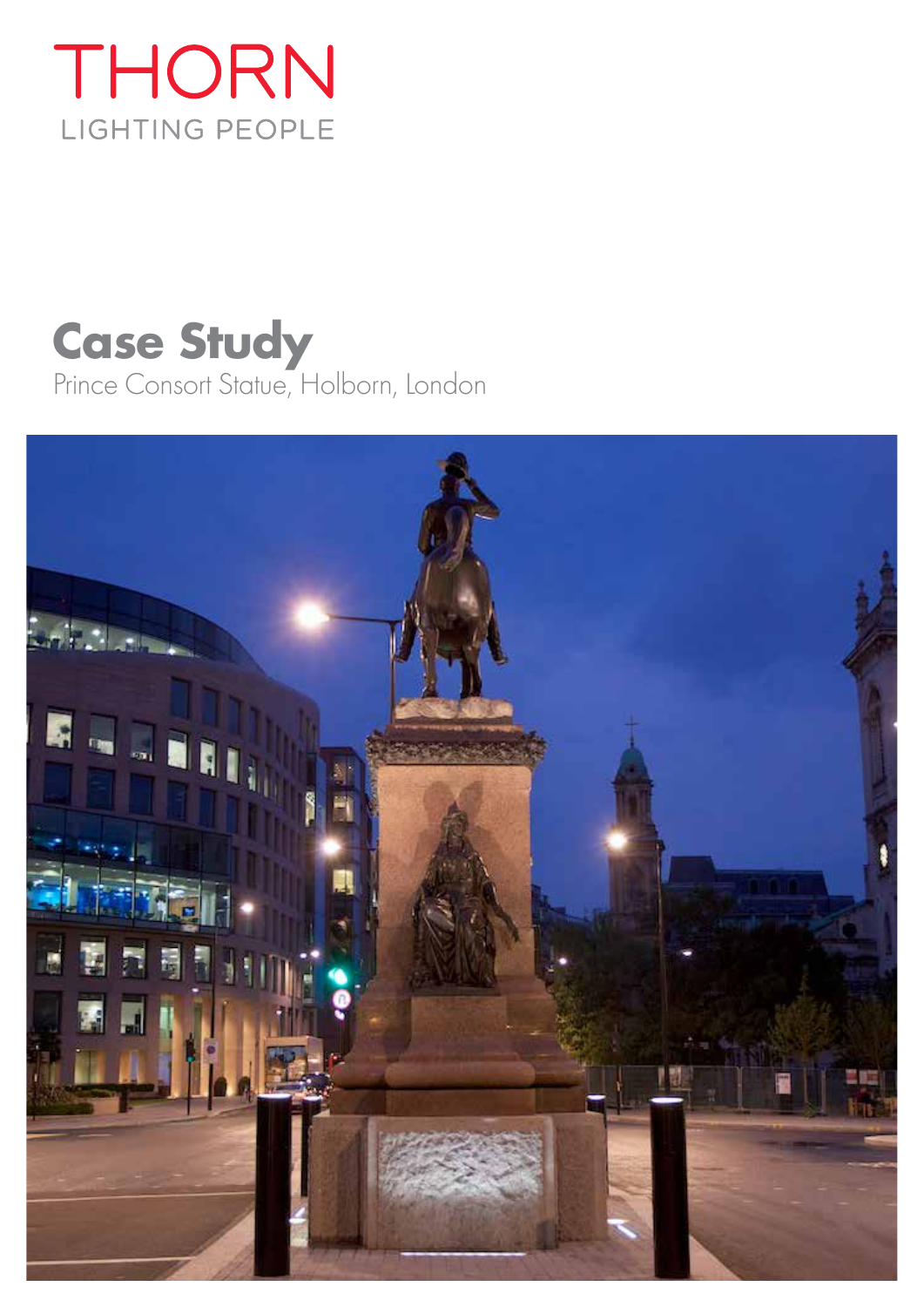### **Putting the spotlight on an iconic London statue**

**The Prince Consort Statue in Holborn Circus is attracting Londoners' attention like never before thanks to an innovative lighting scheme from Thorn Lighting** 

#### **Product used**



Band (recessed) Mica

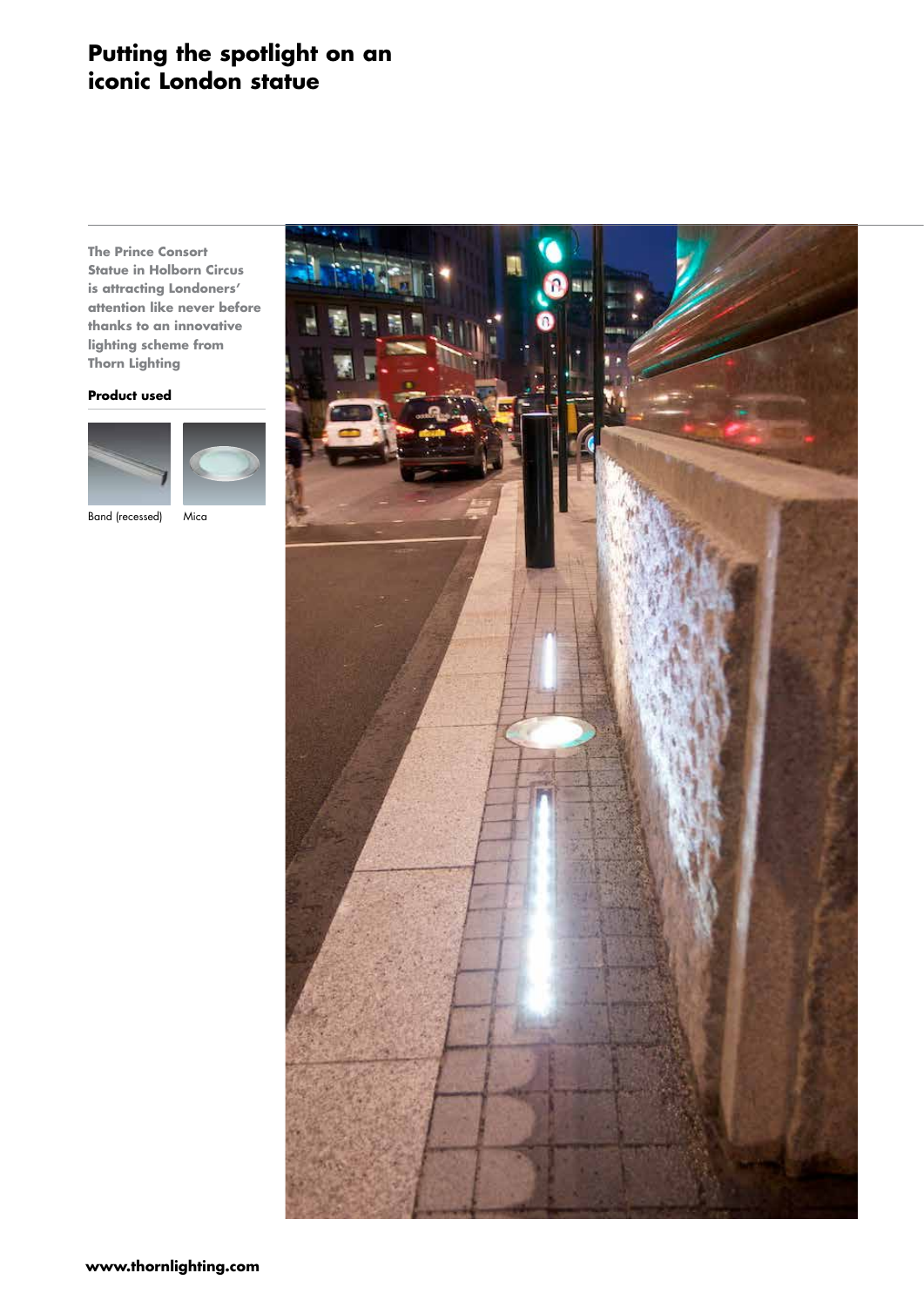

#### **Project background**

Over the past year, the historic Prince Consort Statue has been absent from its usual position in the middle of Holborn Circus roundabout. It has been cleaned and restored to its former glory by the City of London Corporation and moved to a safer spot on the central reservation where it no longer obstructs motorists' line of sight.

With the statue fully restored and looking its best, The City of London Corporation wanted to illuminate it in a way that does it justice. However, there were significant challenges that needed to be overcome.

Marlon Edwards, Mechanical and Electrical Engineer at The City of London Corporation, says, "Our initial thought was to mount floodlights on 10 metre columns on either side of the road, but we decided against it. There are lots of glass buildings in the area and we didn't want them to be affected by reflected light. We also needed to make sure that passing vehicles wouldn't be affected by glare."

As well as tackling the issue of glare, the lighting solution for the Prince Consort Statue needed to emphasise the fine detail of the bronze work. "We wanted a solution that could enhance every element of the statue, from the plinth to Prince Albert, his horse Nimrod, and the other figures: Peace and History," says Edwards. "Because the statue is tall with multiple sections, it was a challenge to direct light in a way that added to, rather than took away from, its overall appearance."

#### **The Thorn Lighting solution**

The City of London approached a number of leading lighting specialists and requested proposals that addressed its unique challenges. In the final analysis, Edwards and his team chose a lighting design created by Jim Ashley Down of Thorn Lighting.

"There are lots of non-technical sales people around who don't fully understand the requirements for lighting a monument like this, but Jim isn't one of them," says Edwards. "He is a degree-qualified lighting designer and it definitely showed in his solution, which uses a combination of cool and warm LEDs and warm white metal halide luminaires to light each façade of the statue – emphasising its tiered design and bringing out the detail of the bronze reliefs."

The Thorn solution bathes the statue's lower plinth in light from cold white LEDs that ground the stonework and emphasise its textured finish. At the same time, the upper plinth and figures are lit with warm white LEDs to bring out the detail and colour of the bronze.

Thorn products used to illuminate the statues include Thorn Mica 'in-ground' spotlights and Thorn Band Recessed 'in-ground' linear LED luminaires, which are embedded in the ground close to the statue and angled as required.

The products used to light the top part of the statue – the Prince Consort and his horse Nimrod – are Hess by Thorn metal halide luminaires mounted in bespoke City Elements bollards that were created especially for the project. As well as providing excellent illumination for the detailed bronze reliefs, the bespoke bollards provide extra physical protection for the statue.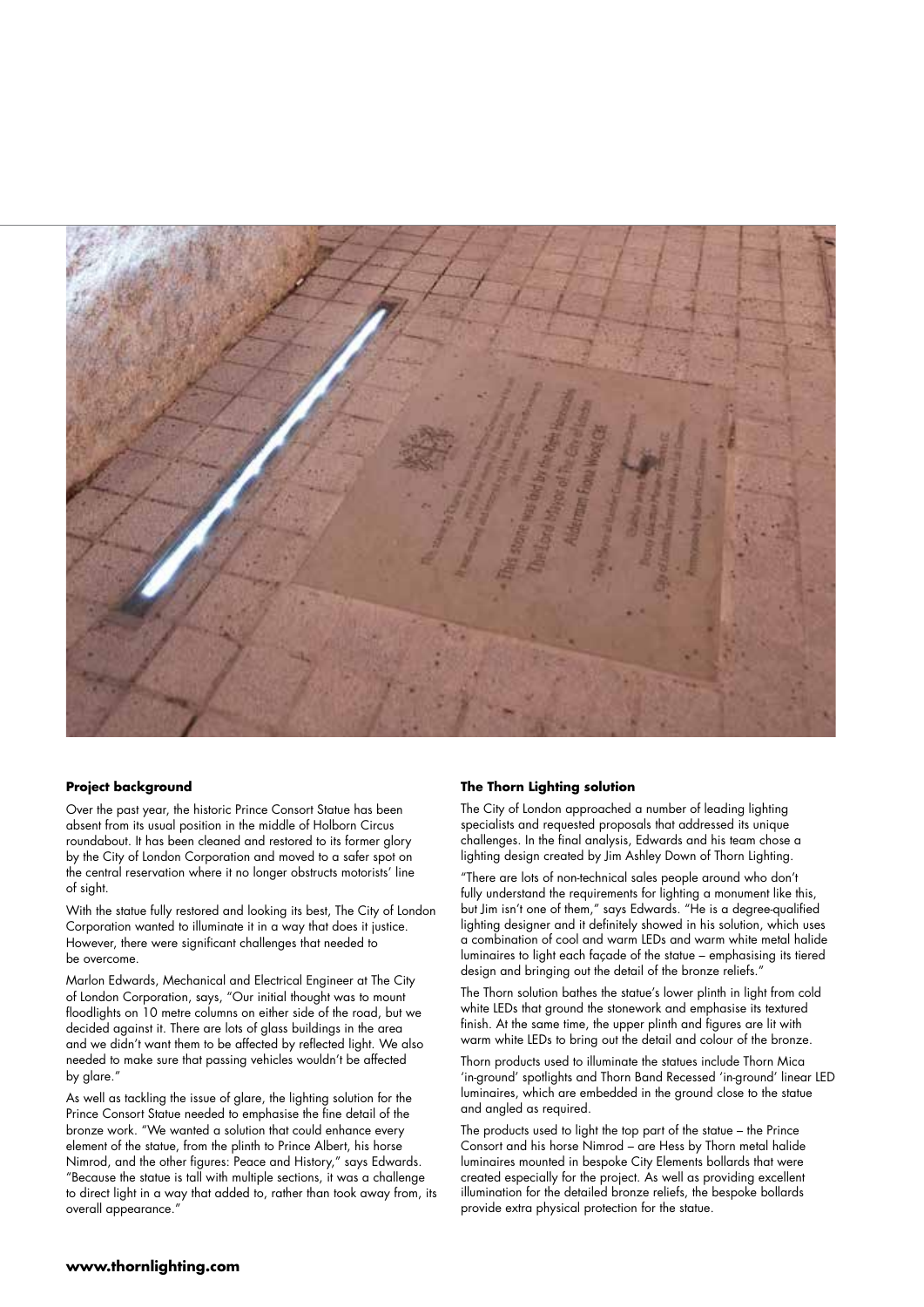



#### **End-to-end project delivery**

With just one point of contact at Thorn, The City of London was able to overcome project challenges far more easily than would otherwise have been possible. "The project went a lot smoother because Jim could manage all aspects of the solution design, as well as commissioning and installation," says Edwards. "When we had a problem with the bollards overheating, Jim also helped us reposition the lamps and solve the problem quickly."

#### **A reliable, sustainable solution**

The close working relationship between Thorn and the City of London will deliver benefits for years to come. "My team doesn't just project manage new lighting schemes; we also maintain them on an ongoing basis," says Edwards. "Because we were able to work shoulder-toshoulder with Jim, we have all the knowledge we need to maintain the scheme, and we also have the security that it will be reliable and meet our needs for decades."

#### **No glare for buildings or vehicles**

The sophisticated Thorn solution has delivered the required lighting effect for the statue, without creating any glare for nearby buildings or passing motor vehicles. "Most of the solutions that were proposed to us were fairly simplistic, and they would have caused glare," says Edwards. "Jim's expertise meant that all the lighting angles are calculated to the millimetre, and special filters are used to prevent glare. We haven't had a single complaint since the scheme went live – in fact, we've had only compliments."

#### **Reduced energy use**

As an additional benefit, the Thorn solution is helping The City of London minimise energy consumption and reduce its carbon footprint. "We have a policy to use LED lighting where possible now to reduce energy use," says Edwards. "The fact that Thorn LED projectors are powerful enough to floodlight a statue like this one shows just how far the technology has evolved in the last 18 months."

#### **Success in partnership with Thorn**

The relationship between The City of London and Thorn Lighting is going from strength to strength based on the success of this project, and another lighting scheme delivered by Thorn at Bell Wharf Lane in the City. "We're extremely impressed with Thorn and we're looking forward to working with them in the future to continue to enhance lighting schemes across the City."

#### **Key Thorn benefits at a glance**



#### **Luminaire distribution**

Filters direct and focus the light ensuring the correct lit effect with minimal spill light, preventing waste of energy on non-useful light.

#### **System Efficacy**



The use of high efficacy light sources, combined with precision optics, produces maximum light output for minimum energy input, helping the City of London Corporation meet its energy saving targets.

#### **Daylight detection**

Built-in controls turn off the luminaires during the day, further helping to reduce the City's energy consumption.